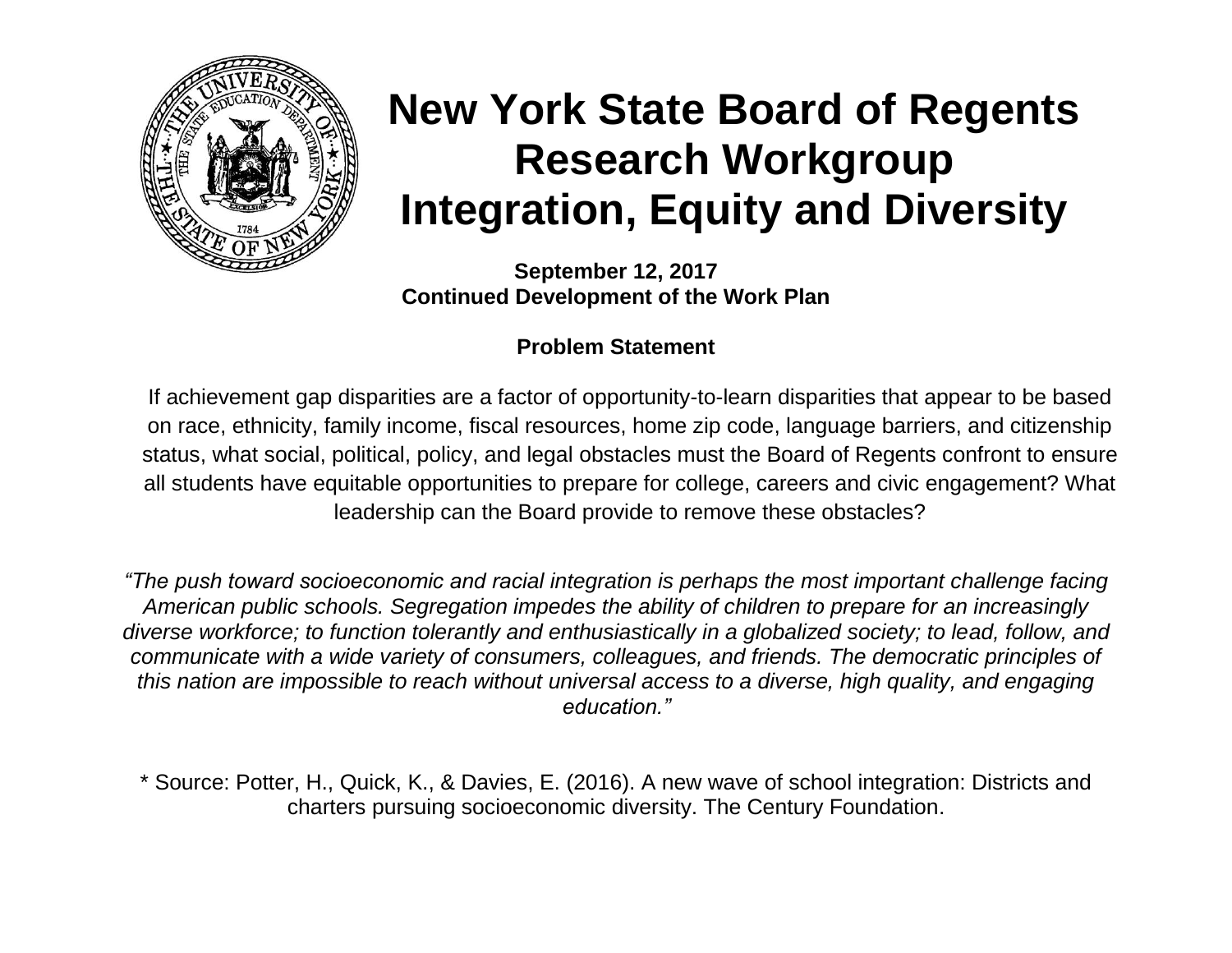#### **Program Goals**

We propose aligning our work with a framework that is essentially compatible with New York State's MBK commitment. Our draft goals are intended to ensure:

- 1. All children, especially those living in impoverished conditions, have equitable access to high quality schools and programs (Equity);
- 2. A commitment to constitutional compliance that frames policy decisions;
- 3. Differentiated instructional practices are based on need and culture (Teaching and Learning);
- 4. Responsive to the eradication of structural and institutional racism (alternatives to the school-to-prison pipeline);
- 5. Collaborative federal, state, and local community partnerships provide comprehensive and coordinated support services widely available to all residents (e.g. housing and social services); and
- 6. Engage families and communities in a trusted and respectful way (parent engagement).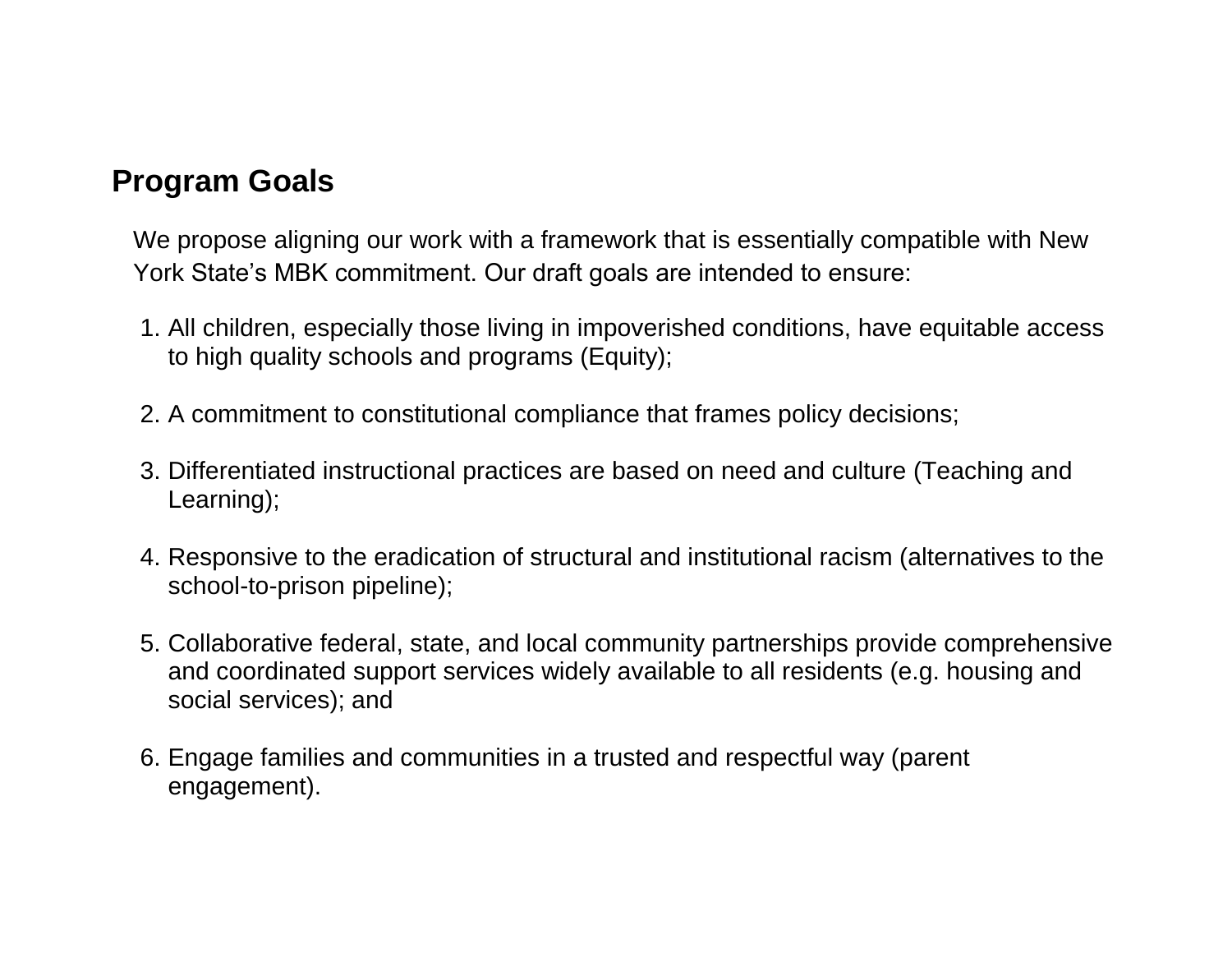#### **Desired Outcomes**:

- 1. Identify the opportunity-to-learn disparities many students face that appear to be based on race, ethnicity, family income, fiscal resources, geographic location, language barriers, and citizenship status.
- 2. Identify the social, political, policy and legal obstacles the NYS Board of Regents must confront to address these disparities to ensure all students have equitable opportunities to prepare for college, careers, and civic engagement.
- 3. Identify previously-published studies to present research-based policies and best practices regarding economic and racial/ethnic integration.
- 4. Recommend to the Board of Regents, policy revisions that can best prioritize racial and economic integration, create a vision for school districts and individual schools, and encourage both schools and school districts to collaborate in the creation of interschool and inter-district solutions.
- 5. Recommend to the Board of Regents and elected officials at all governmental levels, policies, legislation, and budgetary priorities to engage educational institutions as well as other city and state agencies in promoting integration, equity and diversity.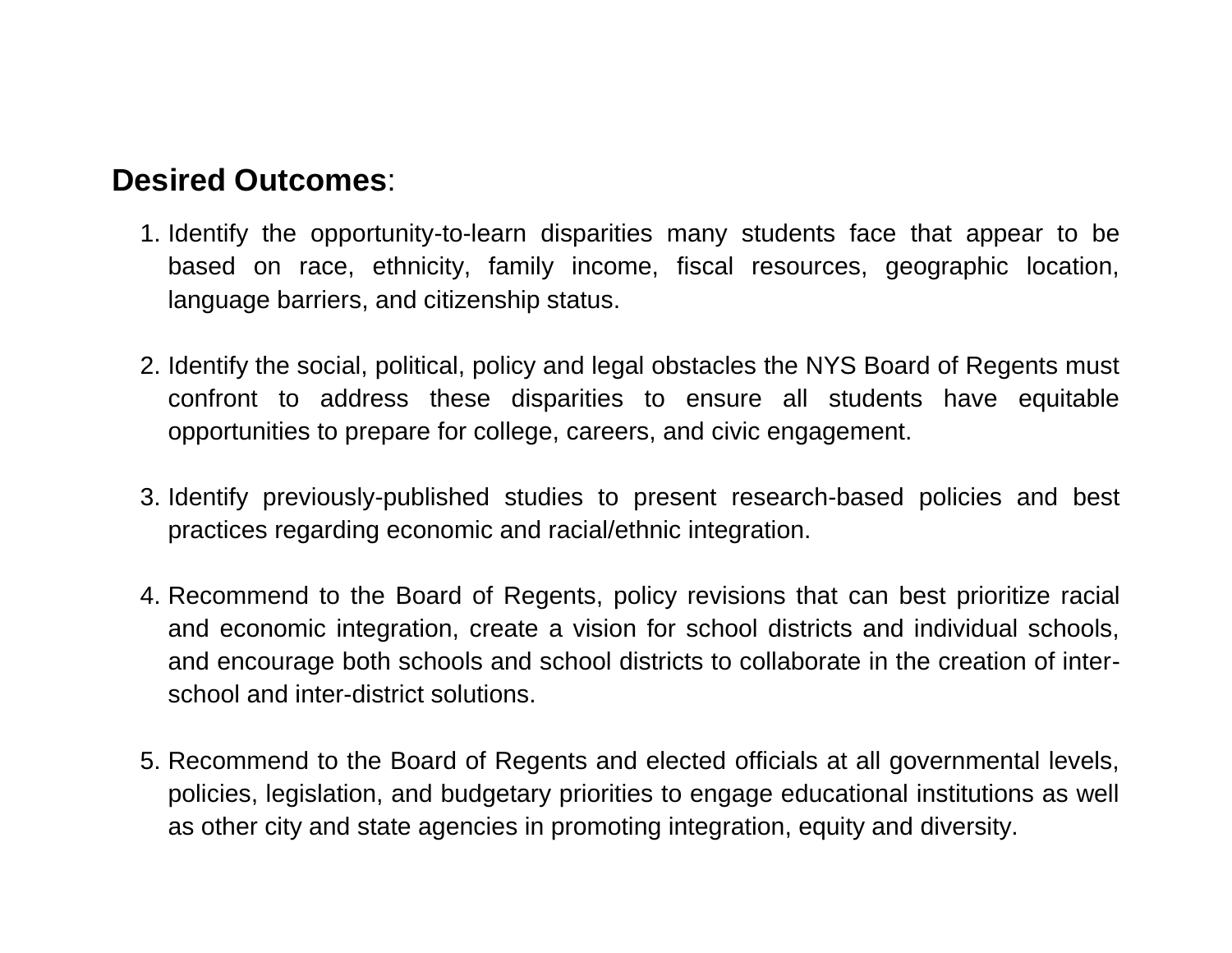#### **Proposed Study Questions for A Research Agenda:**

- 1. If achievement gap disparities are a factor of opportunity to learn disparities that appear to be based on ethnicity, family income, fiscal resources and home zip code, what social, political, policy, and legal obstacles must the Board of Regents confront to ensure all students have equitable opportunities to prepare for college, careers and civic engagement? What leadership can the Board provide to remove these obstacles?
- 2. How can the Board of Regents prioritize integration and create a vision for districts and schools?
- 3. What can the state do to encourage districts to work together on this issue and create interdistrict solutions? As the data shows, there is both an issue with within district isolation and between district isolation?
- 4. There are a myriad of social and institutional factors that lead to racial and economic isolation, both within and outside of education policy. How can we engage with other state agencies to begin to work together on this issue?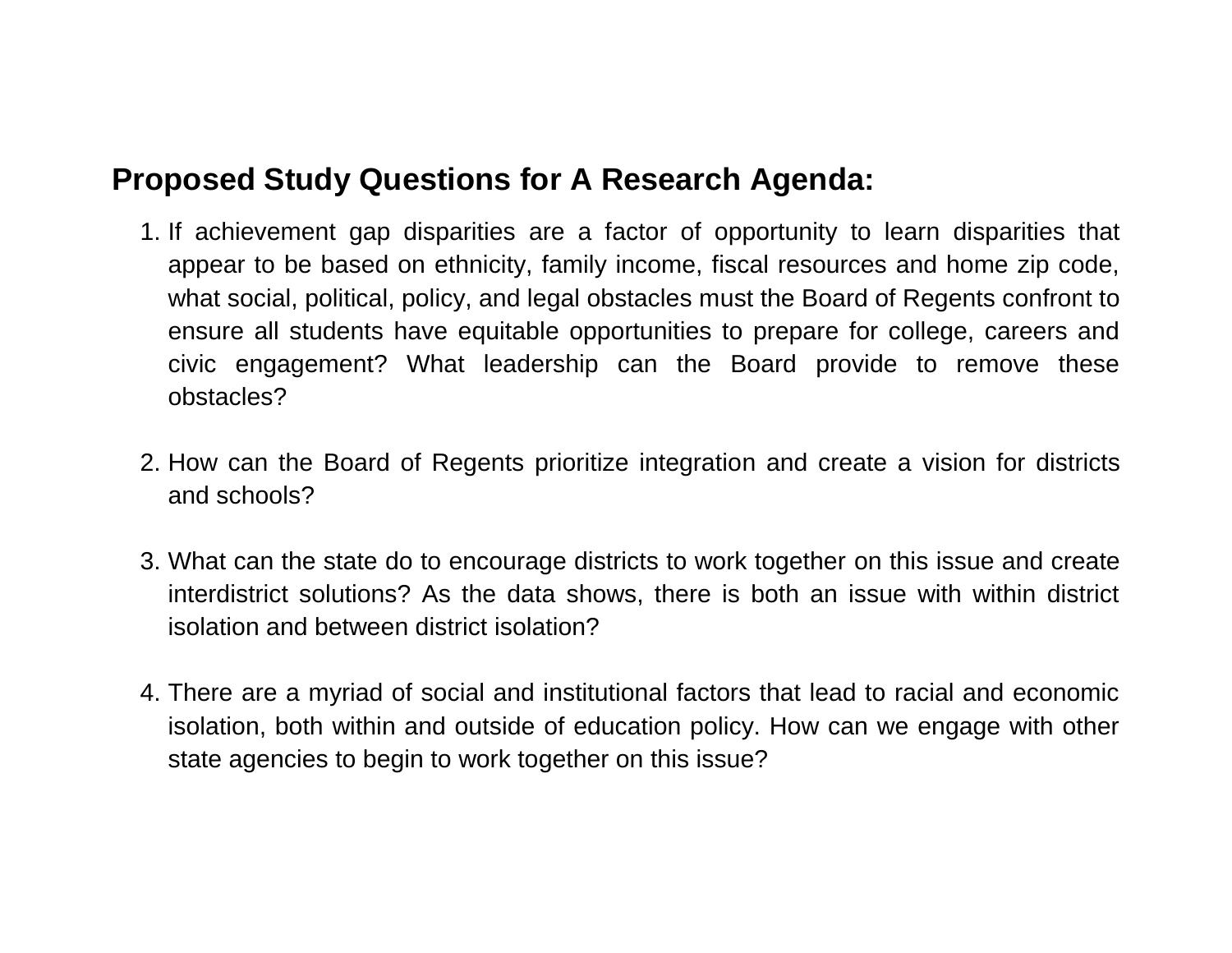- 5. To what extent are measures of the absence or presence of economic integration policies predicative of achievement performance on NYS standardized tests?
- 6. How might previously published studies that examine the implications of the absence or presence of integrated educational communities inform and guide Regents policy? There are examples of past efforts that failed as well as efforts that were successful, what are the lessons to be learned?
- 7. What can we predict about the life goals of students who, over the course of K-12 segregated school experiences, continuously perform below proficiency levels on state and locally administered standardized tests? What can we learn about the life goals students who attend schools that seek incentives to sustain policies that focus on economic diversity? What might be the outcomes for our democracy?
- 8. Should schools be integrated by law, local choice or both?
- 9. In addition, what strategies can schools employ to start address the persistent remnants of the Jim Crow Laws?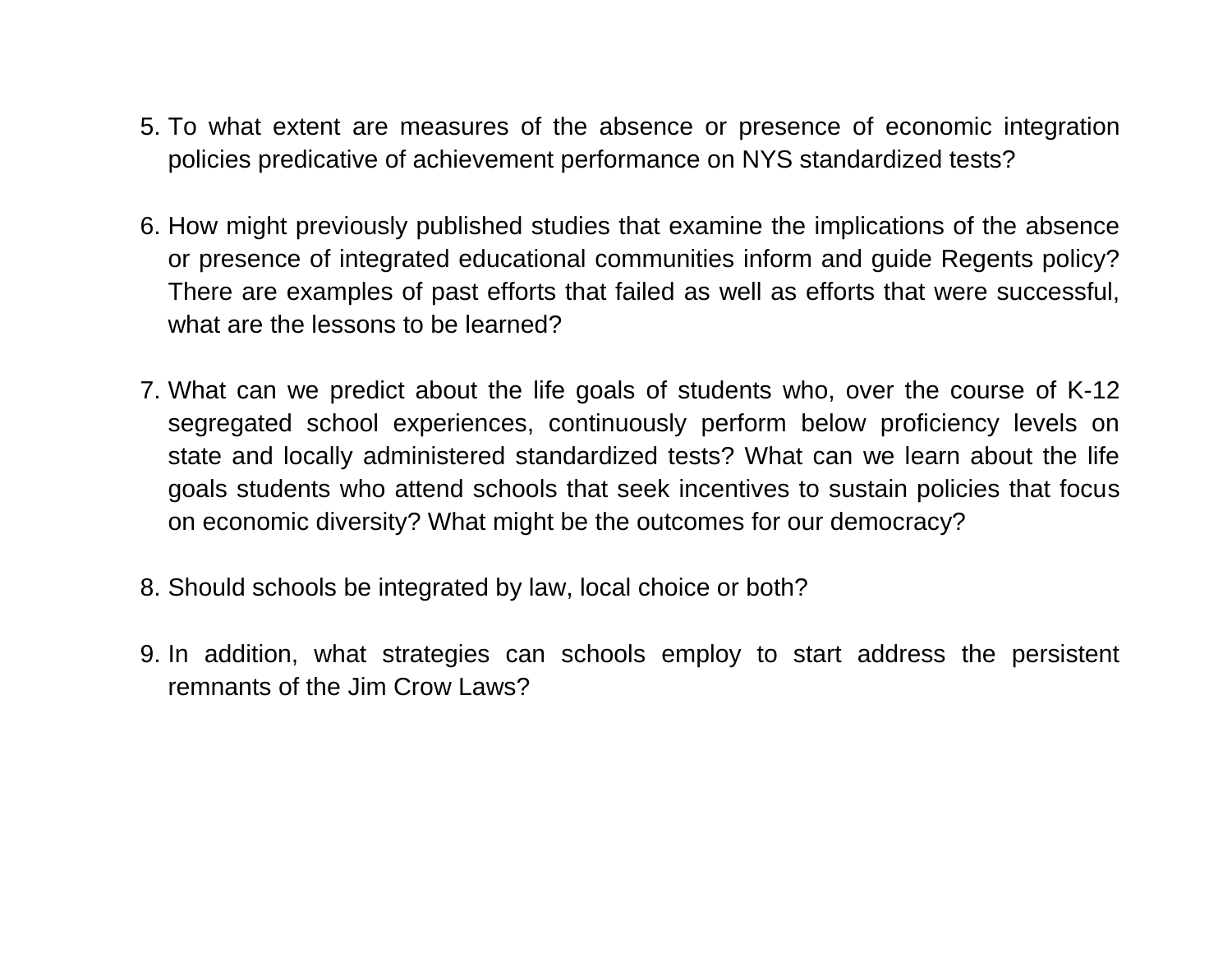### **Next Steps:**

- Complete a work plan.
- Review studies and literature.
- Author/ researcher/ practitioner presentations
- Identify site visit opportunities -prepare a framework, a system of guiding questions to ensure the visits offer reliable comparisons.
- Collect and analyze data to support study questions.
- Create an advisory commission of stakeholders with diverse views on the nature and scope of the goals, to guide the research agenda.
- Review and understand the statutory authority the state constitution gives the Board of Regents.
- Prepare a set of recommendations for Board consideration.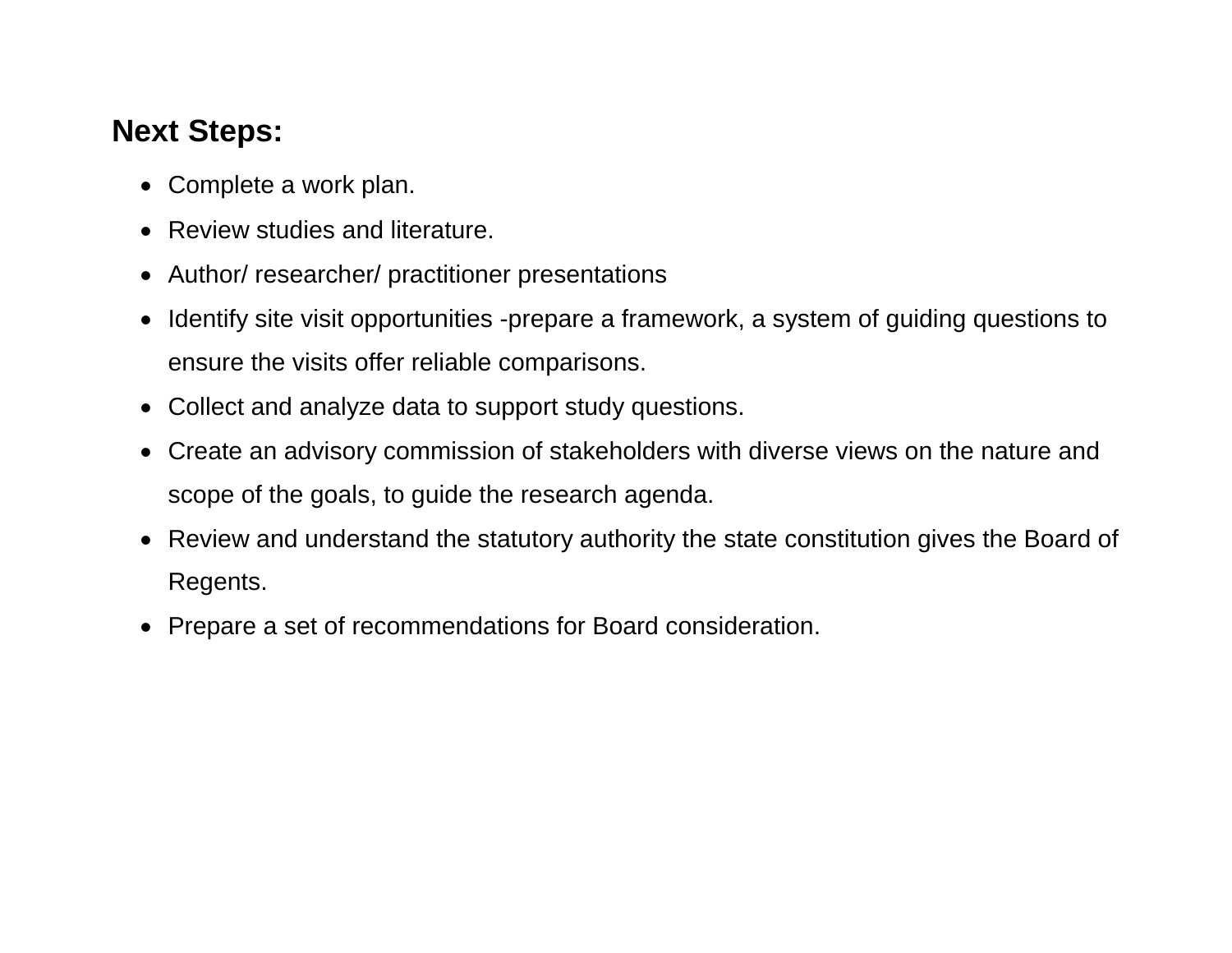### **Criteria for Inviting Individuals to Serve on our Commission:**

- 1. Published author or co-author of peer-reviewed research study/studies;
- 2. Author or institutional leader (CEO/President, etc.) of policy brief or research report released by reputable research institution (IHE, non-profit, foundation, etc.);
- 3. Professional judgment of Members of the Board of Regents Workgroup and other Members;
- 4. Practitioners and Students (grades 6-16);
- 5. Community Leaders and Government Policymakers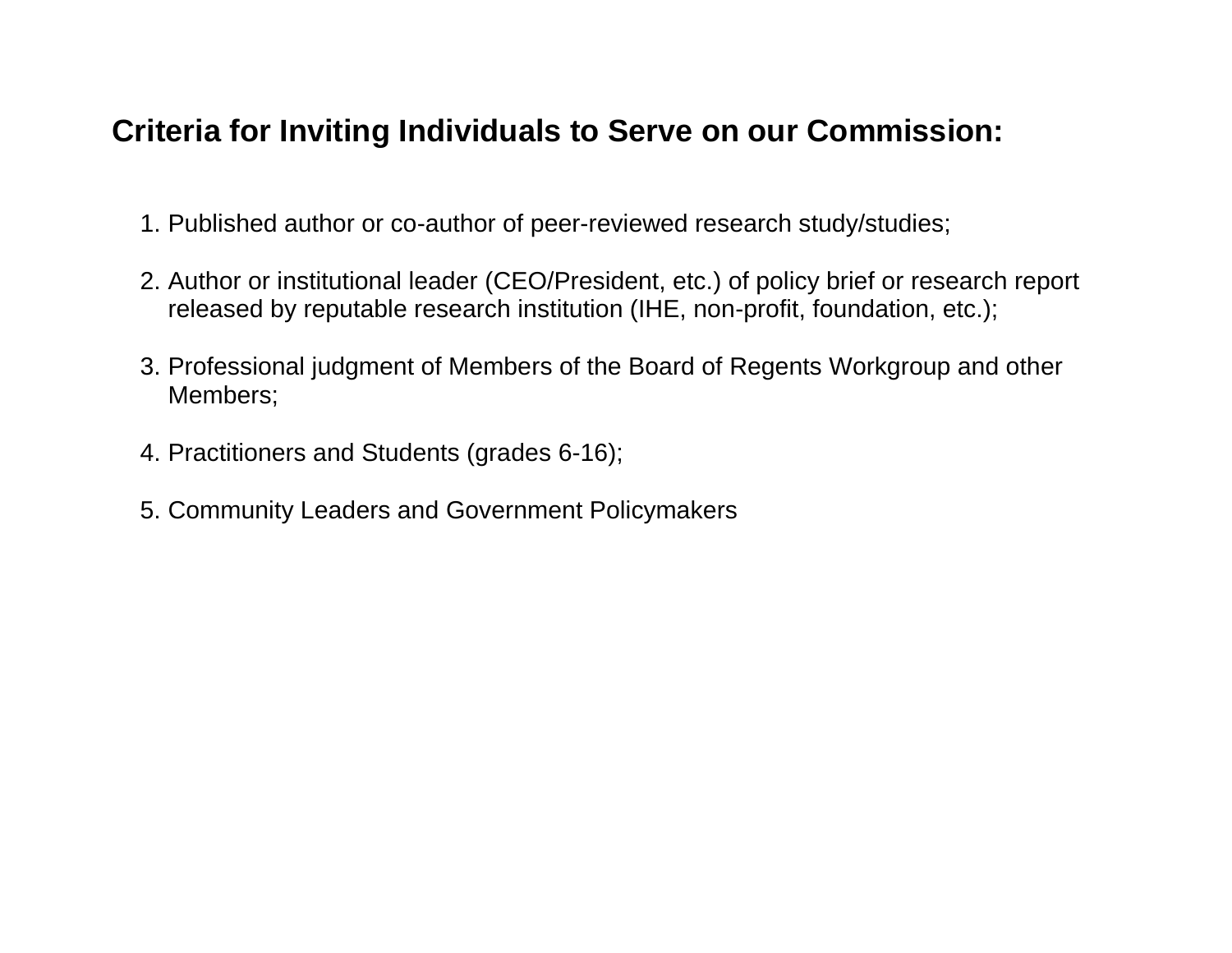#### **What might be the outcome for our democracy?**

*"Commitment to the success of every student means that we acknowledge the uneven playing (resource inequalities) field that currently exists in many schools for so many children. We must have courageous conversations about the issues that impact on those that are disadvantaged by economic disparities."*

- Chancellor Betty Rosa, New York State Board of Regents (July 2017)

\* Source: Whitehurst, Reeves and Rodrigue, (2016) "Segregation, race, and charter schools: What do we know?" The Brookings Institution.